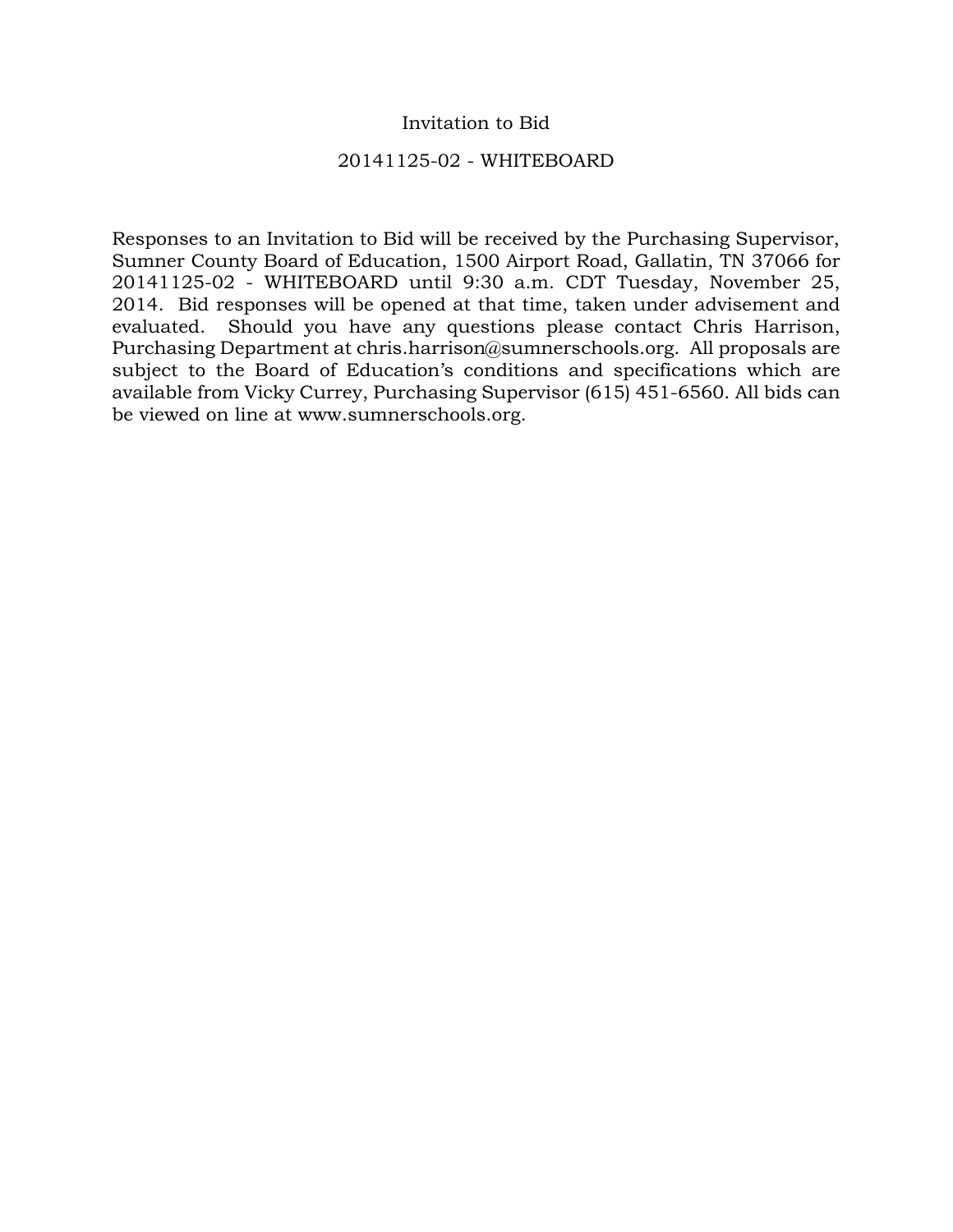#### **NOTICE TO RESPONDENTS**

Responses to an Invitation to Bid will be received by the Purchasing Supervisor in the SUPPORT SERVICE FACILITY CONFERENCE ROOM, Sumner County Board of Education, 1500 Airport Road Gallatin, TN 37066. They will be received until **9:30 A.M. Local Time TUESDAY, NOVEMBER 25, 2014** for **20141125-02 - WHITEBOARD**, at which time the responses will be opened, taken under advisement and evaluated. *BIDS WILL BE POSTED ON www.sumnerschools.org* 

#### **GENERAL REQUIREMENTS AND CONDITIONS**

-------------------------------------------------------------------------------------------------------------------------------

- 1. The Sumner County Board of Education reserves the right to accept or reject any and/or all responses in whole or in part, and to waive informalities therein.
- 2. Any responses received after the scheduled closing time for the receipt for responses will not be considered.
- 3. If a mistake is discovered after the responses are received, only the Sumner County Board of Education may allow the respondent to withdraw the entire response.
- 4. Partial payments will not be approved unless justification for such payment can be shown. Terms will be net 30 days.
- 5. Payment will not be made until the said **20141125-02 WHITEBOARD** are inspected and approved as meeting all specifications by persons appointed by the Sumner County Board of Education.
- 6. Responses submitted must be in a sealed envelope and marked on the outside as follows: **RESPONSE: 20141125-02 - WHITEBOARD DEADLINE: 9:30 A.M.; TUESDAY, NOVEMBER 25, 2014**
- 7. Facsimile responses will not be considered.
- 8. If a successful bidder violates any terms of their bid, the contract, school board policy or any law they may be disqualified from bidding for a period of two years for minor violations or longer for major violations. Bids from disqualified bidders will not be accepted during the period of disqualification.
- 9. Prices quoted on the response (if any) are to be considered firm and binding until the said **20141125-02 - WHITEBOARD** are in the possession of the Sumner County Board of Education.
- 10. No purchase or contract is authorized or valid until the issuance of a Board Purchase Order in accordance with Board Policy. No Board Employee is authorized to purchase equipment, supplies or services prior to the issuance of such a Purchase Order.
- 11. Any deviation from these stated terms, specifications and conditions must be coordinated with and approved in writing by the Purchasing Supervisor, Vicky Currey (615) 451-6560.
- 12. All bids that exceed \$25,000 must have the Company Name, License Number, Expiration Date thereof and License Classification of Contractor listed on outside of sealed envelope. As required by State of Tennessee Code Annotated 62-6-119.
- 13. The awarded bidder will be required to post a performance and payment bond in the amount of 25% of the contract price if it exceeds \$100,000 as stated by State of Tennessee Code Annotated 12-4-201.
- 14. If the project cost in excess of \$25,000 a performance bond must be secured by the requesting party in an amount equal to the market improvement value.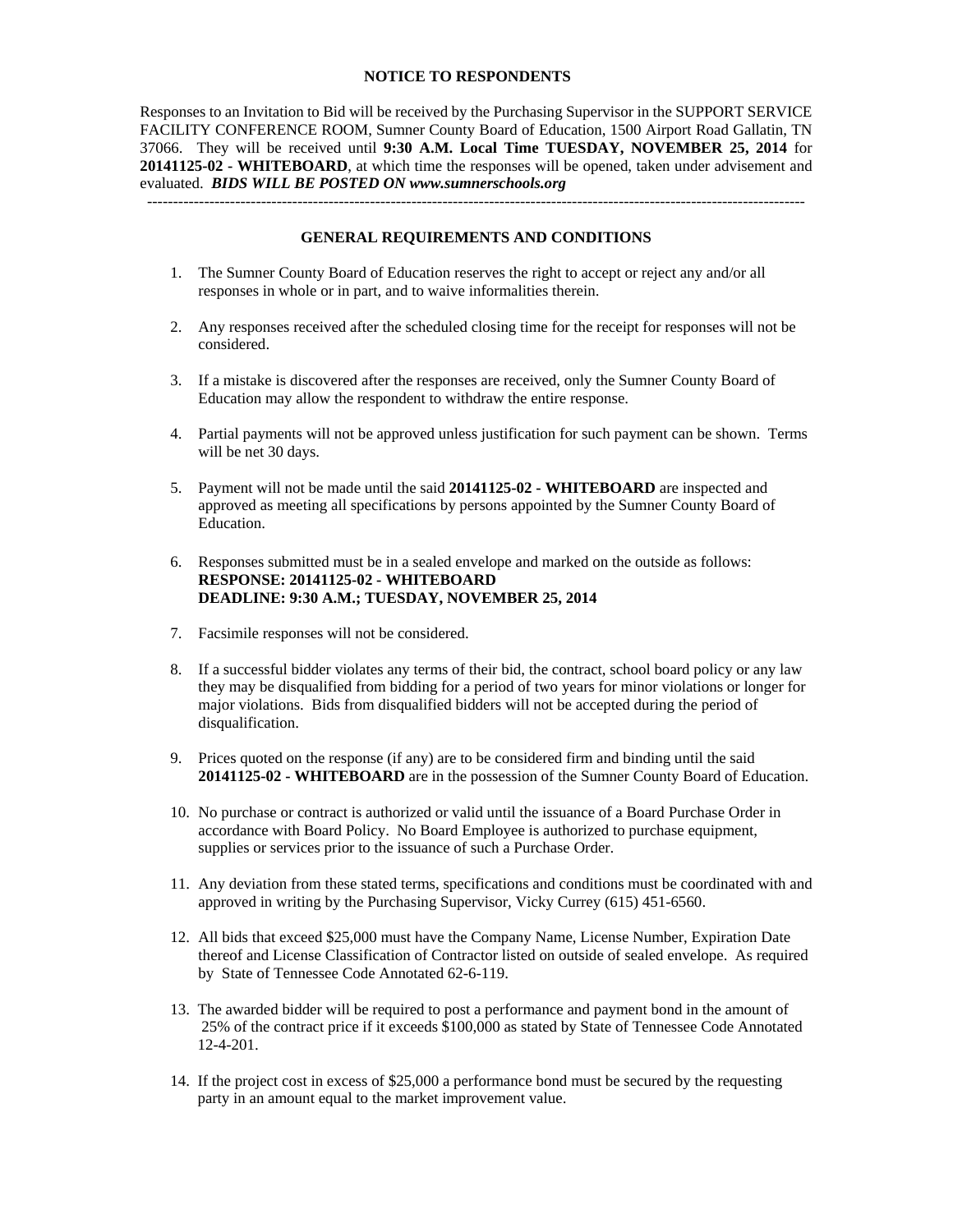# **20141125‐02 – WHITEBOARD**

The Sumner County Board of Education, herein known as "School System", is soliciting bids for the purchase of whiteboards. The bid shall be for materials only. The installation shall be completed by the School System.

Interest bidders must include cost of delivery to the following address:

Sumner County Board of Education 1500 Airport Road Gallatin, TN 37066

The School System shall inspect the shipment for damaged or warped product. The vendor shall, at its' sole expense, replace any damaged item with a new whiteboard. The vendor shall not receive payment until all items received are verified free of damage.

### **SPECIFIC INFORMATION**

The following specifications are based on the Ghent Spectra M3 Series Magnetic Whiteboard. The School System shall accept equal to or better than this version.

- Writing Surface: Painted Steel
- Magnetic: Yes
- Frame: Aluminum
- Tray Material: Aluminum
- Width: 12 ft.
- $\bullet$  Height:  $\bullet$  4 ft.
- Construction: Single piece
- Warranty: 20 year